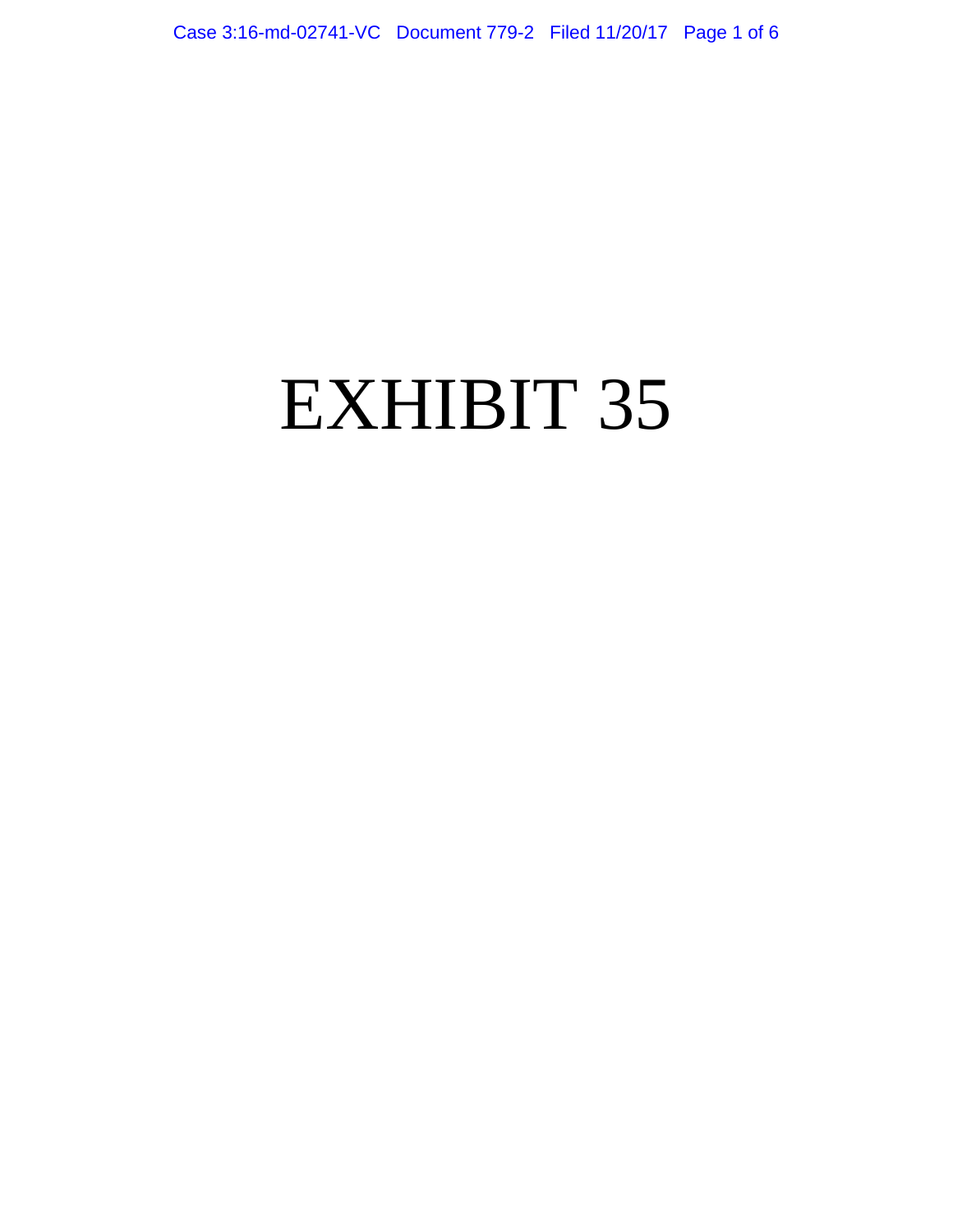### Case 3:16-md-02741-VC Document 779-2 Filed 11/20/17 Page 2 of 6

| Message  |                                                                                  |
|----------|----------------------------------------------------------------------------------|
| From:    | Larry Kier I                                                                     |
| Sent:    | 1/28/2013 3:33:21 PM                                                             |
| To:      | SALTMIRAS, DAVID A [AG/1000] [/O=MONSANTO/OU=NA-1000-01/cn=Recipients/cn=DASALT] |
| Subject: | RE: Adding Author                                                                |

David,

Thanks for the note.

I am very sorry but I agree that there would not be much point in communicating David and my opinions to Roger or pursuing this further.

<sup>I</sup> wish we had considered this earlier but we can't change that now.

Regards,

Larry K.

From: SALTMIRAS, DAVID A (AG/1000) Sent: Monday, January 28, 2013 7:19 AM To:  $\Box$  :@genetoxconsulting.co.uk'; @@q.com' Subject: Re: Adding Author

Then no need to bother the editor. The paper is Kier and Kirkland.

Thanks for your patience,

David

From: David Kirkland [ **] [** ] **] [** ] **[** ] **] [** ] **[** ] **]** Sent: Monday, January 28, 2013 02:55 AM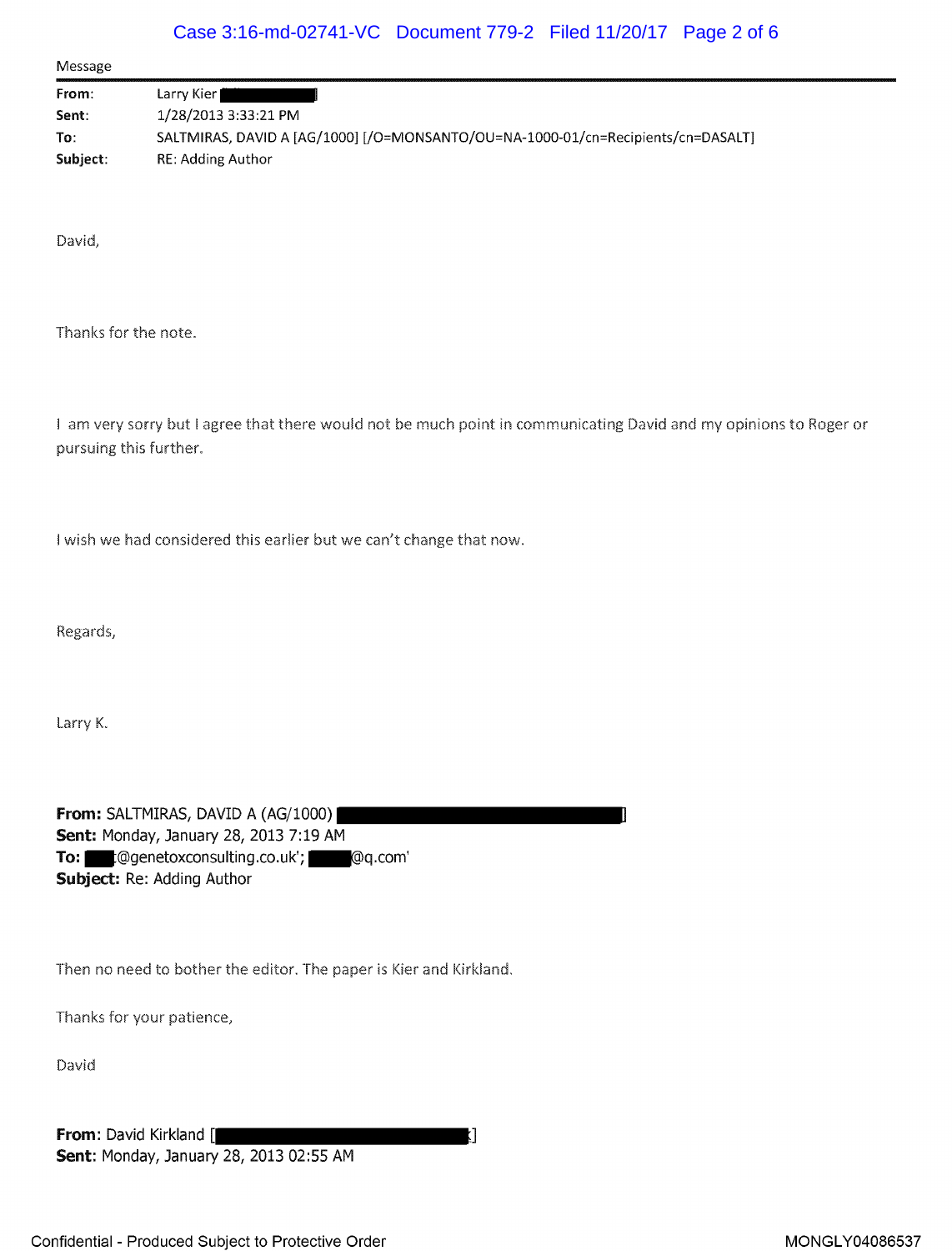**To:** 'Larry Kier' <  $\blacktriangleright$   $\blacktriangleright$  SALTMIRAS, DAVID A [AG/1000] Subject: RE: Adding Author

Dear both,

<sup>I</sup> have given you my opinion. It is up to you and the editor now. If Roger will accept it, then fine. Given what he said about dissociating Larry and myself from industry during the responses to the referees comments, I would be surprised if he agreed to add an industry name to the authors.

Regards,

David.

From: Larry Kier [ Sent: 26 January 2013 19:40 To: 'SALTMIRAS, DAVID A (AG/1000)'; @@enetoxconsulting.co.uk Subject: RE: Adding Author

David and David,

Roger McLellan admittedly wasn't too happy but I definitely think he would consider this and even coached me on how to approach him with a communication.

<sup>I</sup> acknowledge that this should have been done earlier and <sup>I</sup> believe that David <sup>K</sup>'s concerns definitely have merit. However, even at this late date I do support David S. being added as a co-author. David S. was a co-author on the unpublished literature review manuscript which was the first phase of this project which <sup>I</sup> think qualifies him as a valid contributor to the manuscript,.

<sup>I</sup> believe that <sup>a</sup> request to Roger McLellan should only be made if supported by both authors. After that it would be up to Roger McLellan to decide if that would be permissible.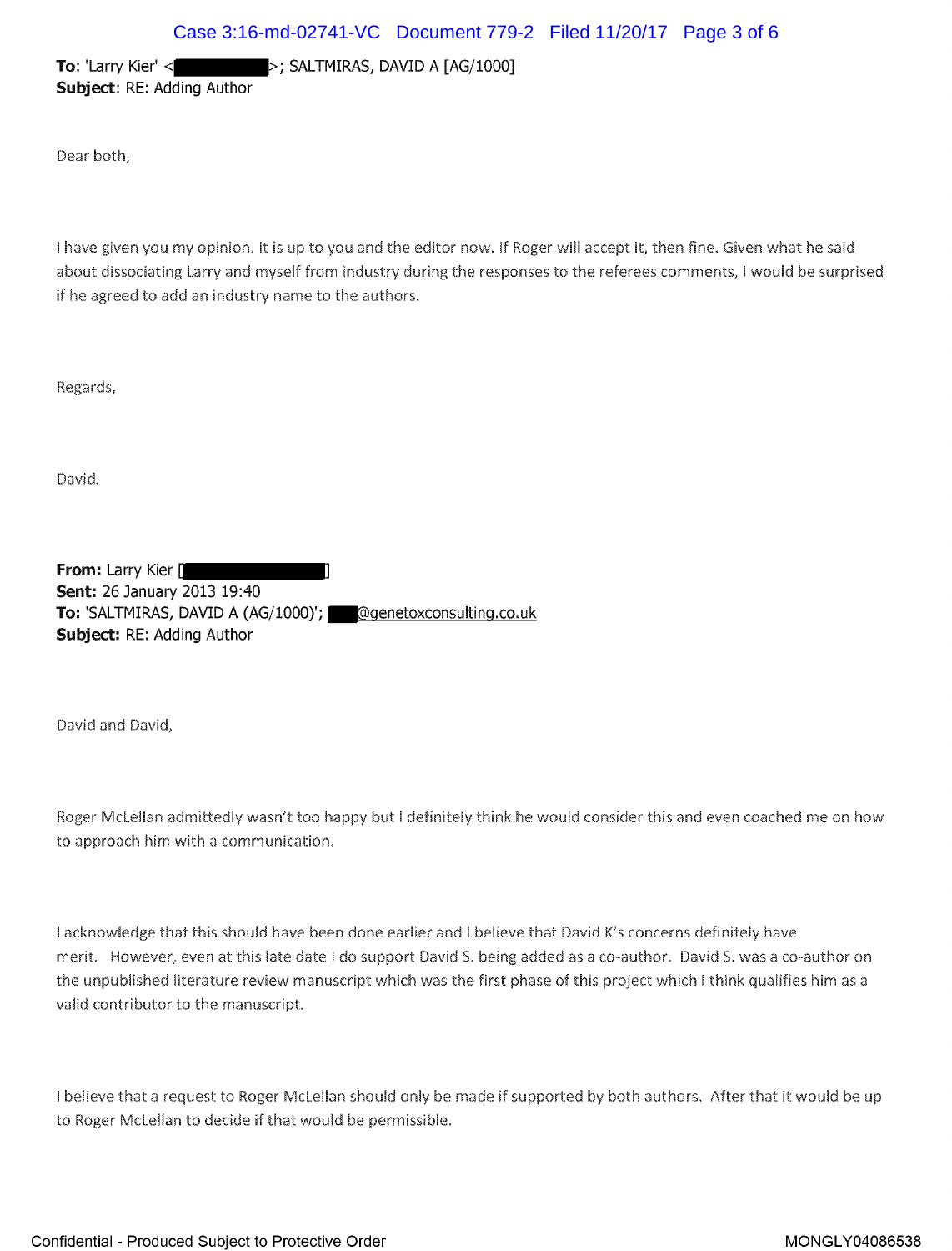## Case 3:16-md-02741-VC Document 779-2 Filed 11/20/17 Page 4 of 6

<sup>I</sup> enjoy working with both of you and hope that we can arrive at an amiable and sound consensus.

Thanks.

Larry Kier

From: SALTMIRAS, DAVID A (AG/1000) [ Sent: Saturday, January 26, 2013 11:10 AM To: t@genetoxconsulting.co.uk'; @@q.com' Subject: Re: Adding Author

David and Larry,

<sup>I</sup> do appreciate the candid discussion. <sup>I</sup> in no way want to rock the boat: and be the source of contention. The basis for removing me as an author last year was the inclusion of other GTF member company study reports, which required third party expert review and the need to engage a second independent expert. In looking back over the paper with the critical inclusion of literature review and human exposure assessment, <sup>I</sup> think my contributions on this now 2-year project may be considered deserving of recognition in co-authorship. <sup>I</sup> was prepared to let this slide, but in another candid discussion with Senior Monsanto management (several tiers higher than me), I was "strongly encouraged" to author some peer reviewed publications, since this is the fifth such Glyphosate related manuscript <sup>I</sup> have been involved with over the past few years without co-authorship. However, if either you disagree or Roger McClellan is not open to the idea, <sup>I</sup> will gladly stand by your decision.

Regards,

David

**From: David Kirkland [** Sent: Saturday, January 26, 2013 06:44 AM To: 'Larry Kier'  $<$ Cc: SALTMIRAS, DAVID A [AG/1000]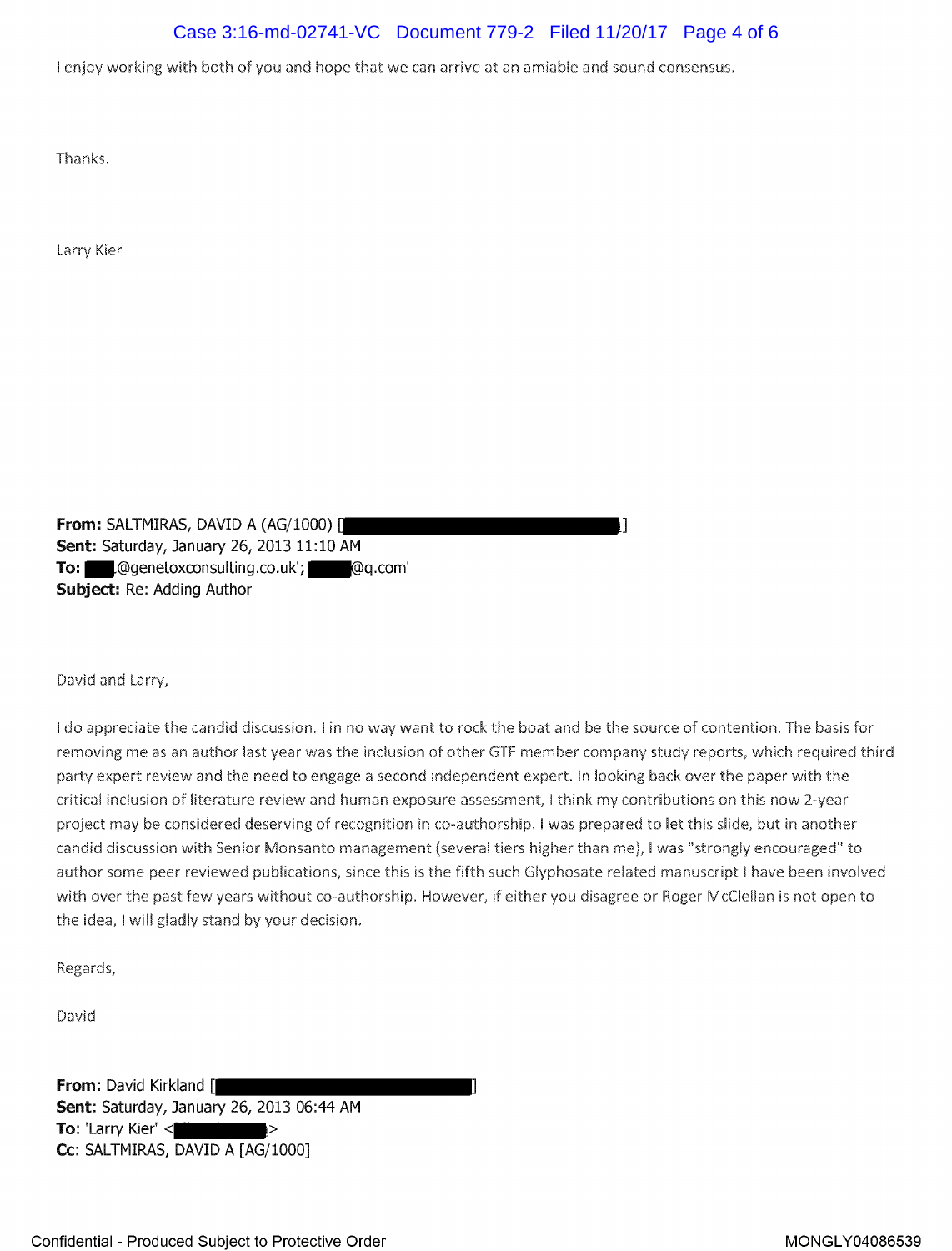#### Case 3:16-md-02741-VC Document 779-2 Filed 11/20/17 Page 5 of 6

#### Subject: RE: Adding Author

Larry,

As much as <sup>I</sup> agree with recognising the effort David <sup>S</sup> has put in, <sup>I</sup> do not think you can start adding an author at this stage. Apart from anything else, it means the authors would no longer be "independent". As <sup>a</sup> journal editor myself, <sup>I</sup> would not accept this.

Sorry, but I don't think it is appropriate from the journal acceptability point of view.

Kind regards,

David.

| From: Larry Kier [<br>Н            |  |
|------------------------------------|--|
| <b>Sent: 25 January 2013 20:27</b> |  |
| <b>To:</b> David Kirkland          |  |
| Cc: DAVID SALTMIRAS                |  |
| <b>Subject: Adding Author</b>      |  |

David,

<sup>I</sup> would like to suggest adding David Saltmiras as an author to the review publication. <sup>I</sup> think he is very deserving of this recognition and he was <sup>a</sup> co-author on the original literature review manuscript which was <sup>a</sup> predecessor to this publication.

<sup>I</sup> am checking on whether this is logistically possible but also want to get your concurrence before proceeding.

Thanks.